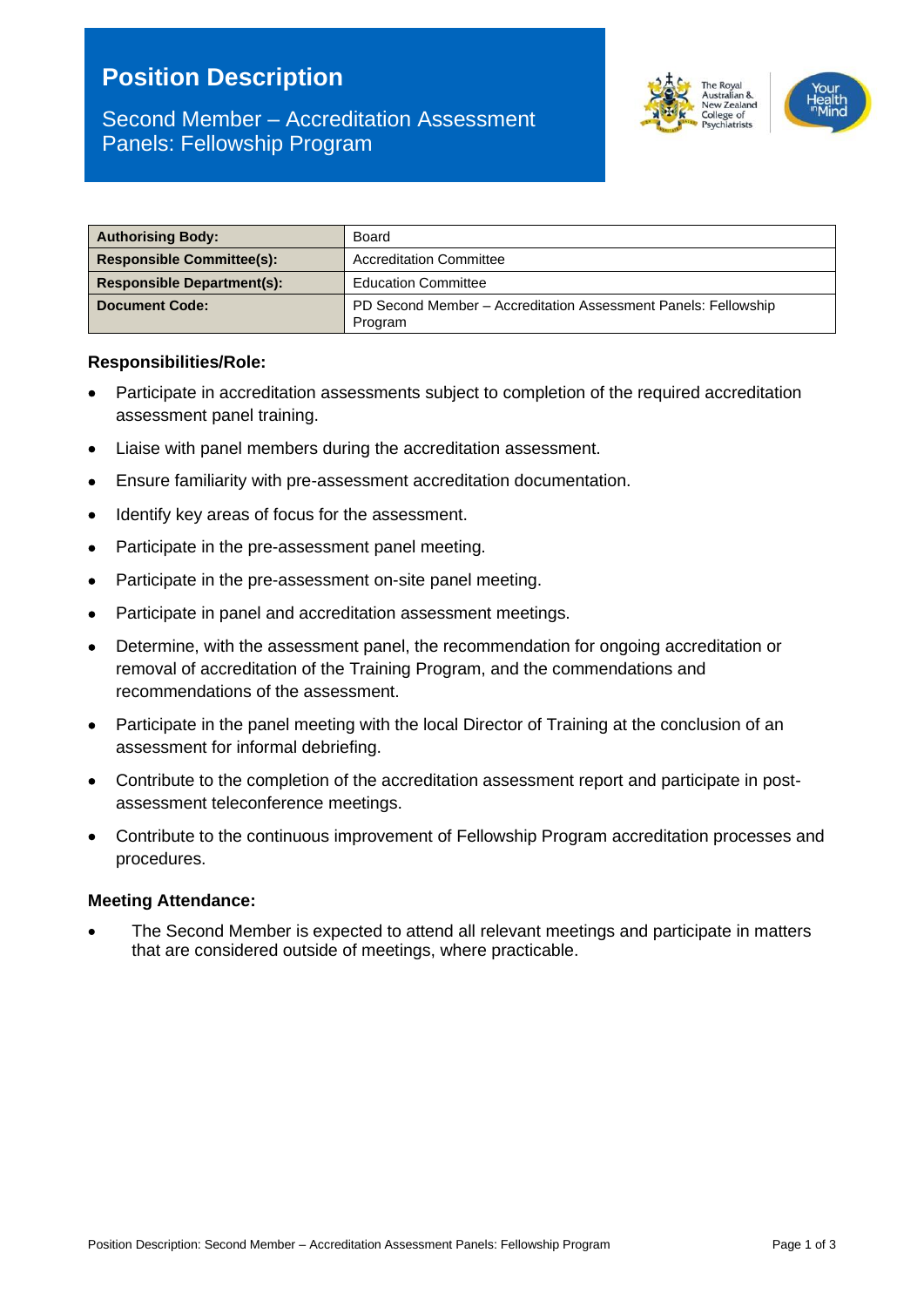# **Selection Criteria:**

- Current active Fellowship, or Affiliate membership, and good standing in the Royal Australian and New Zealand College of Psychiatrists (RANZCP).
- An accredited RANZCP supervisor with significant experience in RANZCP training, or previous participation in two accreditation assessments as the trainee member in an assessment team.
- A commitment to the education and professional development of psychiatry.
- Demonstrated experience in an area of psychiatry practice/expertise, as evidenced in a curriculum vitae.
- No perceived, potential or real conflict of interest that cannot be mitigated.
- Participation in the RANZCP Continuing Professional Development Program.
- Current specialist medical registration and professional indemnity.
- Participation in the RANZCP Continuing Professional Development Program.

### **Selection Process:**

- The Second Member shall express interest in the position when expressions of interest are invited.
- The Second Member shall be appointed to the accreditation panel and specific assessment/s by the Accreditation Committee.
- The appointment as Second Member is not limited other than by the currency of the relevant Selection Criteria.
- The Second Member will not be allocated to an accreditation assessment in their own state, territory, or RANZCP training program.
- Membership of each accreditation panel shall be determined the Accreditation Committee according to the specific circumstances of the accreditation assessment.
- A signed Deed of Undertaking recorded with the RANZCP.

### **Voting Rights:**

A full voting member of the Panel.

### **Reporting Relationships:**

#### *Internal Relationships:*

Accreditation outcomes are reported by the accreditation panel as required to:

- The Board
- Corporate Governance and Risk Committee
- The Education Committee
- The Accreditation Committee
- The Committee for Training
- The Committee for Education Evaluation, Monitoring and Reporting
- Branch Training Committees or the New Zealand National Training Committee
- Directors of Training
- Trainees in the Training Program
- Local Training Committees